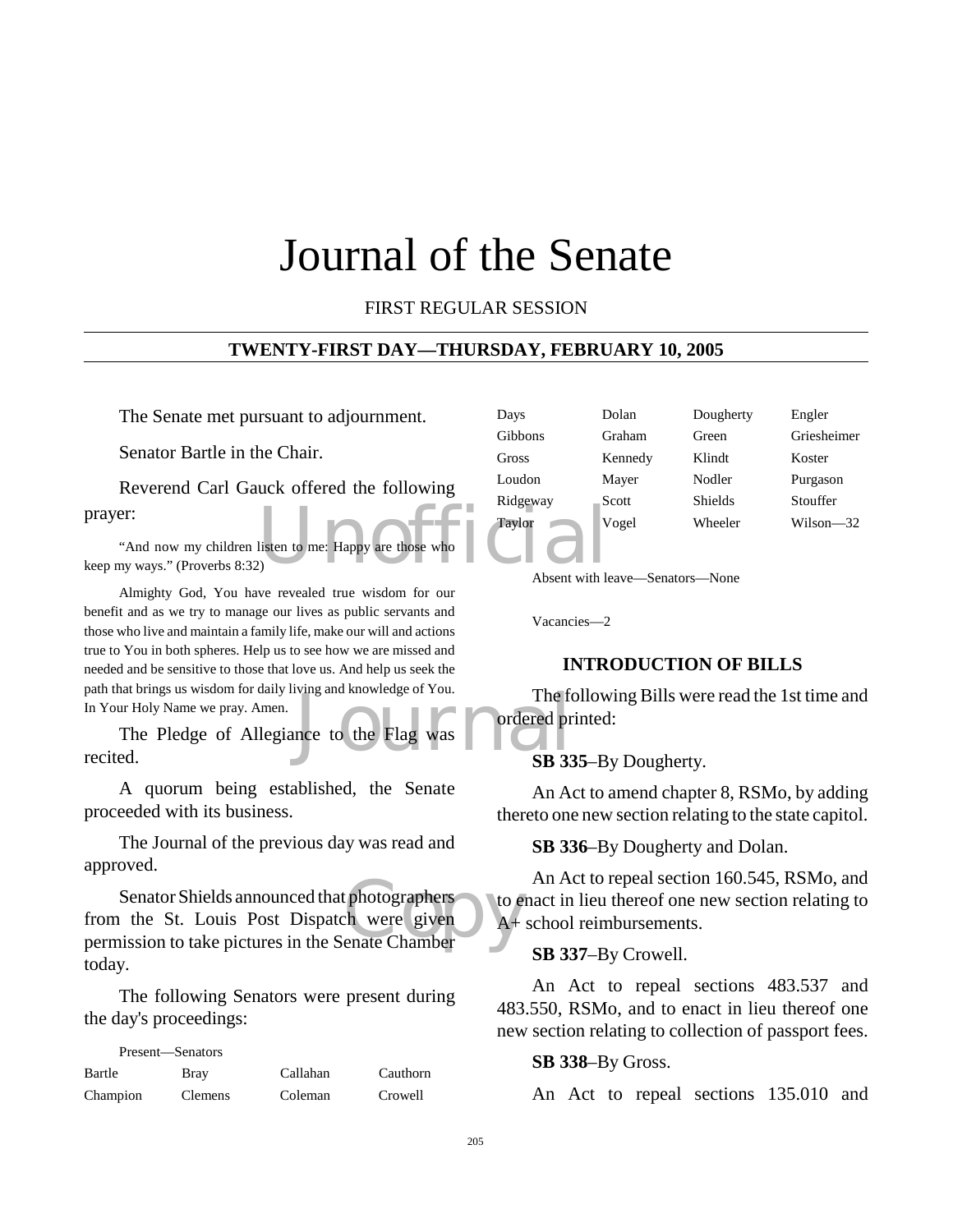137.106, RSMo, and to enact in lieu thereof two new sections relating to the homestead preservation tax credit.

**SB 339**–By Gross.

An Act to repeal section 32.040, RSMo, and to enact in lieu thereof one new section relating to branch offices of the department of revenue.

**SB 340**–By Kennedy and Koster.

An Act to amend chapter 304, RSMo, by adding thereto one new section relating to authorizing the City of St. Louis to use automated traffic control systems.

# **SB 341**–By Bartle.

197.357, RSMo, and to enact in lieu thereof eight the Midwest law sections relating to certificate of need.<br>
SB 342-By Bartle. Also, An Act to repeal sections 197.305, 197.315, 197.317, 197.325, 197.340, 197.345, 197.355, and new sections relating to certificate of need.

# **SB 342**–By Bartle.

An Act to repeal section 559.607, RSMo, and to enact in lieu thereof one new section relating to probation services for municipal ordinance violations.

# **REPORTS OF STANDING COMMITTEES**

IG COMMITTEES<br>man of the Committee Also,<br>nents, submitted the Senator Gibbons, Chairman of the Committee on Gubernatorial Appointments, submitted the following reports:

bort that it has<br>
mends that the<br>
consent to the of t Mr. President: Your Committee on Gubernatorial Appointments, to which were referred the following appointments and reappointments, begs leave to report that it has considered the same and recommends that the Senate do give its advice and consent to the following:

Joseph J. Frank, as a member of the Missouri Veterans' Commission;

Also,

Richard D. LaBore and Kevin S. Cahill, as members of the Bi-State Development Agency of the Missouri-Illinois Metropolitan District;

Also,

Christopher G. Goodson, as a member of the St. Louis City Board of Police Commissioners;

Also,

David Charles Campbell, M.D., M.Ed., as a member of the Drug Utilization Review Board;

Also,

Lawrence "Doyle" Childers, as the Director of the Department of Natural Resources;

Also,

Lawrence "Doyle" Childers, as the member of the Interstate Mining Commission;

Also,

Lawrence "Doyle" Childers, as the member of the Midwest Interstate Low-Level Radioactive Waste Commission;

Also,

Richard H. Dahl, as a member of the Missouri Investment Trust;

Also,

Phillip L. Gould, as a member of the Seismic Safety Commission;

Also,

Glenda Kremer, as a member of the Missouri Planning Council on Developmental Disabilities;

Also,

Gene H. Dexter, Ph.D., as a public member of the Committee for Professional Counselors.

Senator Gibbons requested unanimous consent of the Senate to vote on the above reports in one motion. There being no objection, the request was granted.

Senator Gibbons moved that the committee reports be adopted, and the Senate do give its advice and consent to the above appointments and reappointments, which motion prevailed.

President Pro Tem Gibbons assumed the Chair.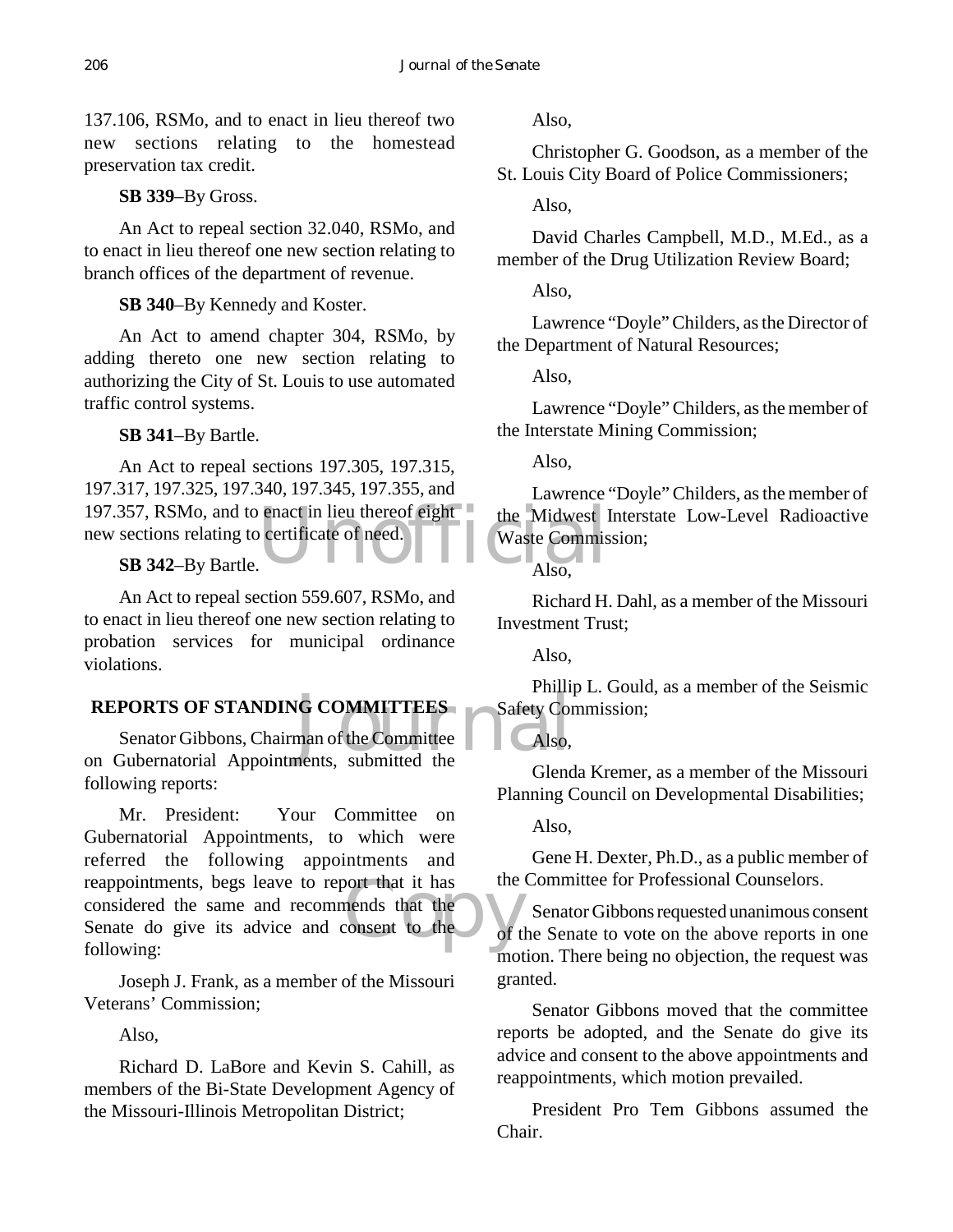Senator Nodler, Chairman of the Committee on Education, submitted the following report:

Mr. President: Your Committee on Education, to which was referred **SB 98**, begs leave to report that it has considered the same and recommends that the Senate Committee Substitute, hereto attached, do pass.

Senator Cauthorn, Chairman of the Committee on Governmental Accountability and Fiscal Oversight, submitted the following report:

Mr. President: Your Committee on Governmental Accountability and Fiscal Oversight, to which was referred **SS** for **SCS** for **SBs 1** and **130**, begs leave to report that it has considered the same and recommends that the bill do pass.

Senator Bartle assumed the Chair.<br>
THIRD READING OF SENATE BILLS<br>
THIRD READING OF SENATE BILLS Senator Bartle assumed the Chair.

**SCS** for **SBs 10** and **27**, entitled:

# SENATE COMMITTEE SUBSTITUTE FOR SENATE BILLS NOS. 10 and 27

ct in lieu thereof two<br>the sale of products<br>and ephedrine, with bill was agreement clause An Act to repeal sections 195.017 and 195.417, RSMo, and to enact in lieu thereof two new sections relating to the sale of products containing pseudoephedrine and ephedrine, with penalty provisions and an emergency clause.

Was taken up by Senator Cauthorn.

On motion of Senator Cauthorn, **SCS** for **SBs 10** and **27** was read the 3rd time and passed by the following vote:

| $10110$ Willy VOW. |                |                |                          |
|--------------------|----------------|----------------|--------------------------|
| YEAS-Senators      |                |                | Sen                      |
| Bartle             | Bray           | Callahan       | Cauthorn                 |
| Champion           | <b>Clemens</b> | Coleman        | Crowell                  |
| Days               | Dolan          | Dougherty      | S <sub>I</sub><br>Engler |
| Gibbons            | Graham         | Green          | Griesheimer              |
| Gross              | Kennedy        | Klindt         | Koster                   |
| Loudon             | Mayer          | Nodler         | Purgason<br>287          |
| Ridgeway           | Scott          | <b>Shields</b> | Stouffer<br>287          |
| Taylor             | Vogel          | Wheeler        | Wilson—32<br>287         |

NAYS—Senators—None

Absent—Senators—None

Absent with leave—Senators—None

Vacancies—2

The President declared the bill passed.

The emergency clause was adopted by the following vote:

| YEAS—Senators |                |                |             |
|---------------|----------------|----------------|-------------|
| Bartle        | Bray           | Callahan       | Cauthorn    |
| Champion      | <b>Clemens</b> | Coleman        | Crowell     |
| Days          | Dolan          | Dougherty      | Engler      |
| Gibbons       | Graham         | Green          | Griesheimer |
| Gross         | Kennedy        | Klindt         | Koster      |
| Loudon        | Mayer          | Nodler         | Purgason    |
| Ridgeway      | Scott          | <b>Shields</b> | Stouffer    |
| Taylor        | Vogel          | Wheeler        | Wilson-32   |
|               |                |                |             |

NAYS—Senators—None

Absent—Senators—None

Absent with leave—Senators—None

Vacancies—2

On motion of Senator Cauthorn, title to the bill was agreed to.

Senator Cauthorn moved that the vote by which the bill passed be reconsidered.

Senator Shields moved that motion lay on the table, which motion prevailed.

**SS** for **SCS** for **SBs 1** and **130**, introduced by Senator Loudon, entitled:

# SENATE SUBSTITUTE FOR SENATE COMMITTEE SUBSTITUTE FOR SENATE BILLS NOS. 1 and 130

An Act to repeal sections 287.020, 287.040, 287.063, 287.067, 287.120, 287.128, 287.129, 287.143, 287.150, 287.170, 287.190, 287.197, 287.215, 287.380, 287.390, 287.420, 287.510, 287.550, 287.715, 287.800, 287.865, and 287.957, RSMo, and to enact in lieu thereof twenty-five new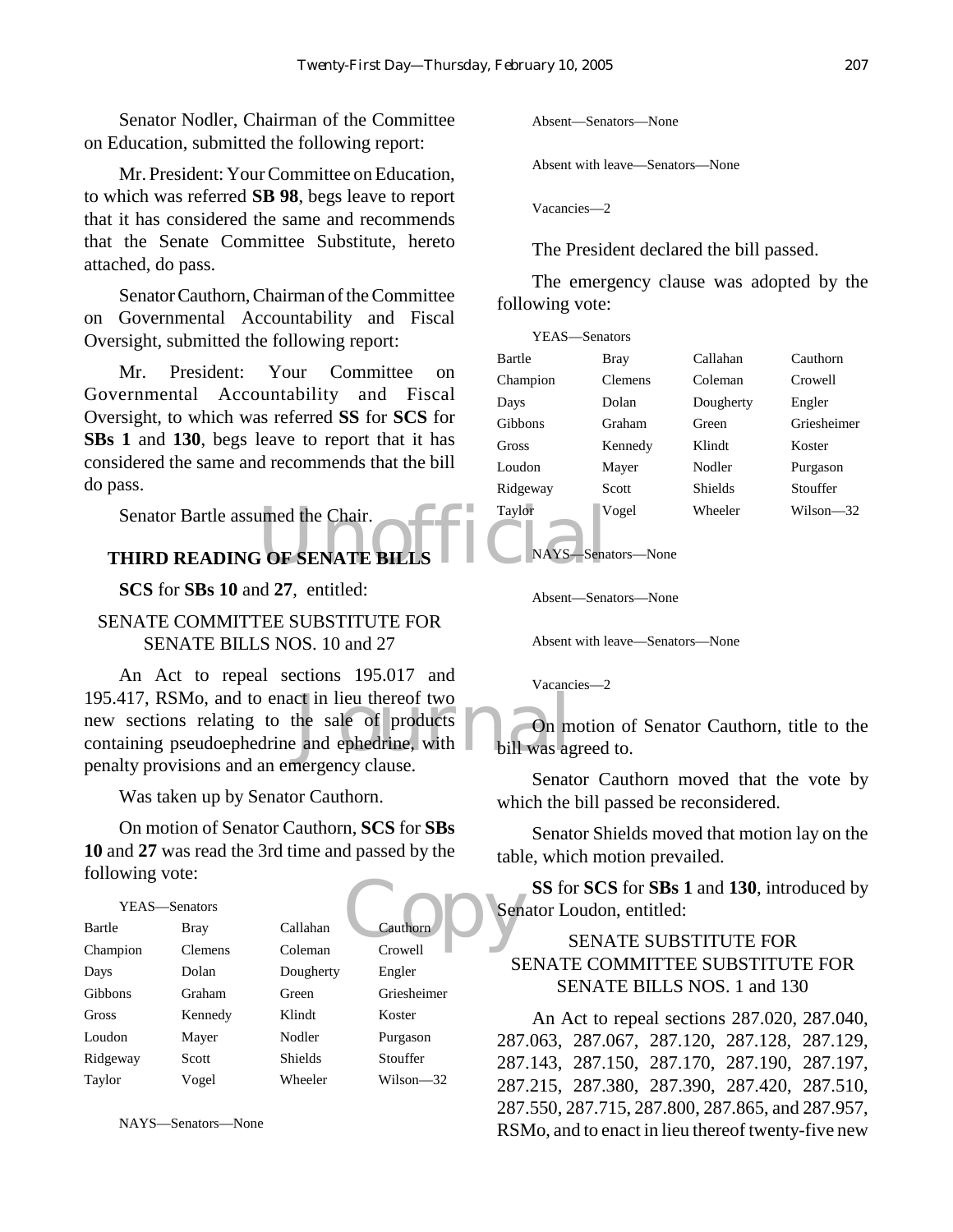sections relating to workers' compensation, with penalty provisions.

Was taken up.

On motion of Senator Loudon, **SS** for **SCS** for **SBs 1** and **130** was read the 3rd time and passed by the following vote:

| YEAS—Senators  |             |              |                |
|----------------|-------------|--------------|----------------|
| Bartle         | Callahan    | Cauthorn     | Champion       |
| <b>Clemens</b> | Crowell     | Dolan        | Engler         |
| Gibbons        | Griesheimer | Gross        | Klindt         |
| Koster         | Loudon      | Mayer        | Nodler         |
| Purgason       | Ridgeway    | Scott        | <b>Shields</b> |
| Stouffer       | Taylor      | $Vogel - 23$ |                |
|                |             |              |                |



Absent—Senators—None

Absent with leave—Senators—None

Vacancies—2

The President declared the bill passed.

the bill passed.<br>
29, by insequence of the bill<br>
The Section of the bill<br>
The Section of the bill<br>
The Section of the bill<br>
The Section of the bill<br>
The Section of the bill<br>
The Section of the Bill<br>
The Section of the Bill On motion of Senator Loudon, title to the bill was agreed to.

Senator Loudon moved that the vote by which the bill passed be reconsidered.

Senator Shields moved that motion lay on the table, which motion prevailed.

# **SENATE BILLS FOR PERFECTION**

FECTION con<br>
EX 202, SB 33, app Senator Crowell moved that **SB 202**, **SB 33**, **SB 45**, **SB 183** and **SB 217**, with **SCS**, be taken up for perfection, which motion prevailed.

**SCS** for **SBs 202**, **33**, **45**, **183** and **217**, entitled:

SENATE COMMITTEE SUBSTITUTE FOR SENATE BILLS NOS. 202, 33, 45, 183 and 217

An Act to repeal section 287.845, RSMo, and

to enact in lieu thereof two new sections relating to retirement.

Was taken up.

Senator Crowell moved that **SCS** for **SBs 202**, **33**, **45**, **183** and **217** be adopted.

Senator Graham offered **SA 1**:

SENATE AMENDMENT NO. 1

Amend Senate Committee Substitute for Senate Bills Nos. 202, 33, 45, 183 and 217, Page 1, In the Title, Line 3, by inserting immediately after the word "retirement" the following: ", with an emergency clause"; and

Further amend said bill and page, Section 287.813, Line 2, by striking the following: "January 1, 2006"; and inserting in lieu thereof the following: "**the effective date of this act**"; and

Further amend said bill, Page 2, Section 287.845, Line 17, by striking the following: "Effective January 1, 2006"; and inserting in lieu thereof the following: "**As of the effective date of this act**"; and further amend line 22 by striking "January 1, 2006" and insert in lieu thereof "**the effective date of this act**"; and further amend line 29, by inserting after all of said line the following:

"Section B. Because of the state of Missouri's retirement systems need to maintain the highest level of integrity and fairness, section A of this act is deemed necessary for the immediate preservation of the public health, welfare, peace and safety, and is hereby declared to be an emergency act within the meaning of the constitution, and section A of this act shall be in full force and effect upon its passage and approval.".

Senator Graham moved that the above amendment be adopted, which motion prevailed.

Senator Crowell moved that **SCS** for **SBs 202**, **33**, **45**, **183** and **217**, as amended, be adopted, which motion prevailed.

On motion of Senator Crowell **SCS** for **SBs 202**, **33**, **45**, **183** and **217**, as amended, was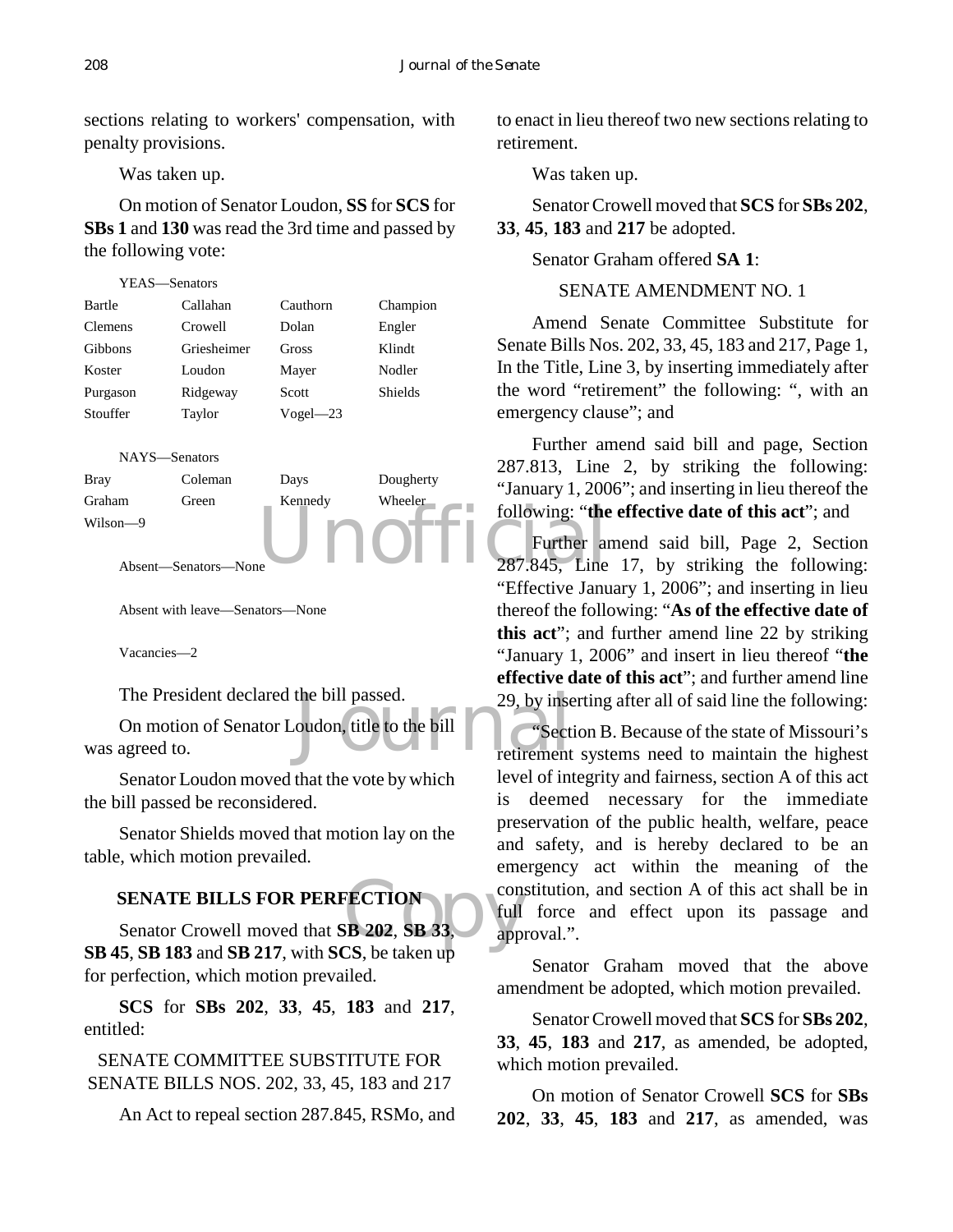declared perfected and ordered printed.

# **INTRODUCTION OF BILLS**

The following Bill was read the 1st time and ordered printed:

**SB 343**–By Bartle, Shields, Callahan, Griesheimer, Wheeler, Wilson, Kennedy, Coleman and Days.

tute for senate bill no. 620,<br>assembly, first regular<br>in lieu thereof three new<br>e tax increment financing, An Act to repeal sections 99.960 and 135.284, RSMo, section 99.845, as enacted by conference committee substitute for senate substitute for senate committee substitute for house committee substitute for house bill no. 289, ninety-second general assembly, first regular session and senate bill no. 235, ninety-second general assembly, first regular session, and section 99.845 as enacted by senate committee substitute for senate bill no. 620, ninety-second general assembly, first regular session, and to enact in lieu thereof three new sections relating to state tax increment financing, with an expiration date.

#### **RE-REFERRALS**

S 278 to the Committee on Financial and SB<br>
overnmental Organizations and Elections.<br>
SECOND READING OF SENATE BILLS SB 31 President Pro Tem Gibbons re-referred **SB 278** to the Committee on Financial and Governmental Organizations and Elections.

The following Bills were read the 2nd time and referred to the Committees indicated:

**SB 291**—Small Business, Insurance and Industrial Relations.

SB 292—Judiciary and Civil and Criminal<br>
prudence.<br>
SB 293—Pensions Veterans' Affairs and Jurisprudence.

**SB 293**—Pensions, Veterans' Affairs and General Laws.

**SB 294**—Transportation.

**SB 295**—Ways and Means.

**SB 296**—Education.

**SB 297**—Education.

**SB 298**—Education.

**SB 299**—Education.

**SB 300**—Economic Development, Tourism and Local Government.

**SB 301**—Economic Development, Tourism and Local Government.

**SB 302**—Financial and Governmental Organizations and Elections.

**SB 303**—Judiciary and Civil and Criminal Jurisprudence.

**SB 304**—Pensions, Veterans' Affairs and General Laws.

**SB 305**—Financial and Governmental Organizations and Elections.

**SB 306**—Education.

**SB 307**—Economic Development, Tourism and Local Government.

**SB 308**—Financial and Governmental Organizations and Elections.

**SB 309**—Judiciary and Civil and Criminal Jurisprudence.

**SB 310**—Ways and Means.

**SB 311**—Commerce, Energy and the Environment.

**SB 312**—Transportation.

**SB 313**—Judiciary and Civil and Criminal Jurisprudence.

**SB 314**—Commerce, Energy and the Environment.

**SB 315**—Financial and Governmental Organizations and Elections.

**SB 316**—Aging, Families, Mental and Public Health.

**SB 317**—Pensions, Veterans' Affairs and General Laws.

**SB 318**—Financial and Governmental Organizations and Elections.

**SB 319**—Pensions, Veterans' Affairs and General Laws.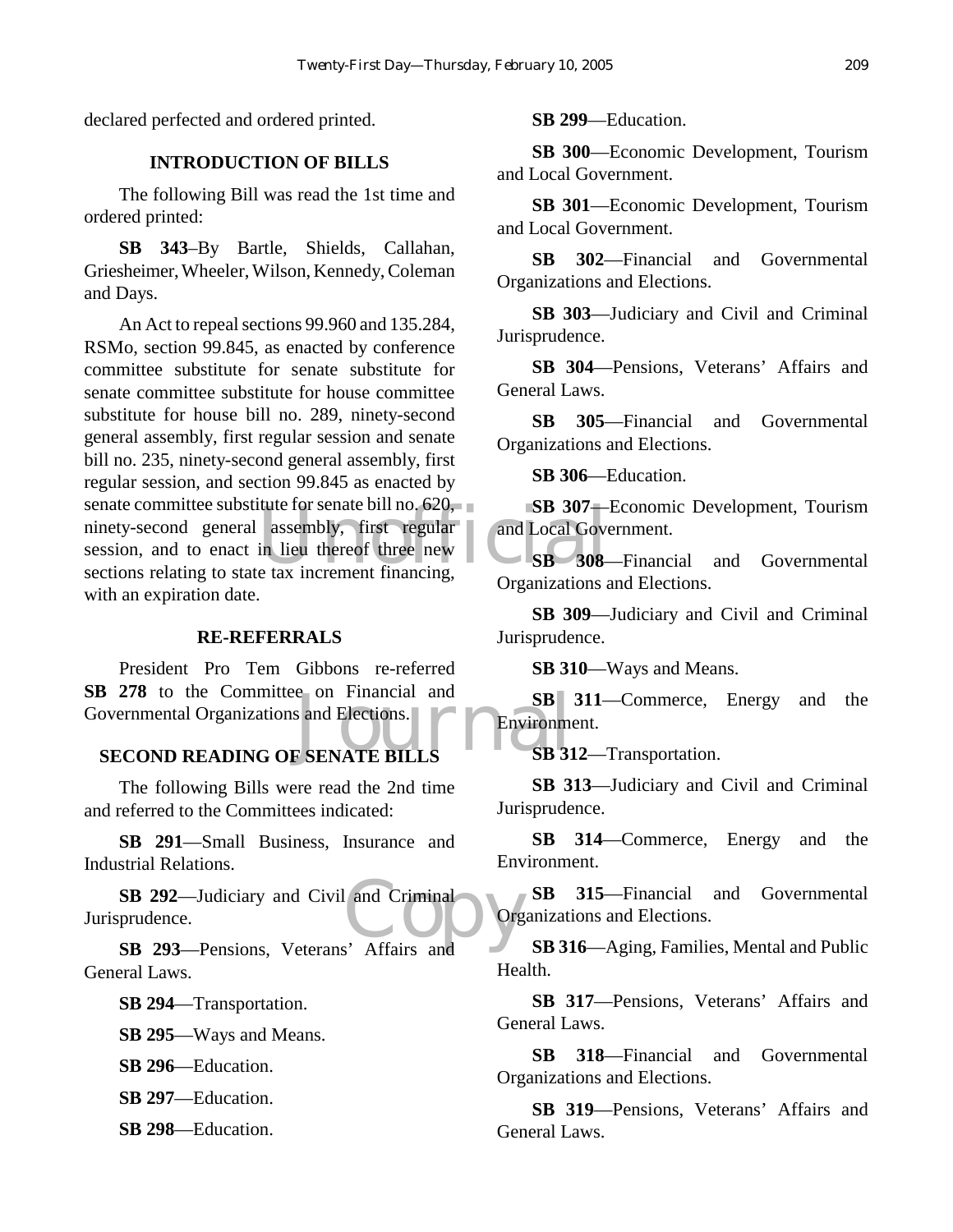**SB 320**—Judiciary and Civil and Criminal Jurisprudence.

Senator Coleman requested unanimous consent of the Senate to withdraw **SB 328** and **SB 330**, which request was granted.

#### **RESOLUTIONS**

Senator Crowell offered Senate Resolution No. 288, regarding Delta Companies, Cape Girardeau, which was adopted.

Senator Ridgeway offered Senate Resolution No. 289, regarding Logan K. Hayes, Kansas City, which was adopted.

#### **COMMUNICATIONS**

Senator Shields submitted the following:

February 10, 2005

Ms. Terry Spieler Secretary of the Senate State Capitol, Office 325 Jefferson City, MO 65101 Dear Ms. Spieler

Unanimously approve the 93rd General Assembly's Northland<br>
Republican Caucus.<br>
A list of the members is attached. The Rules, Joint Rules, Resolutions and Ethics Committee met today in the Senate Lounge. All members present voted to Republican Caucus.

A list of the members is attached.

Sincerely,

/s/ Charlie

Charlie Shields

Northland Republican Caucus:

Senator Charlie Shields

Senator Luann Ridgeway

Senator Bill Stouffer

Representative Doug Ervin

Representative Tim Flook

Representative Jerry Nolte

Representative Jim Guest

Representative Bob Nance

Representative Susan Phillips

Representative Jason Brown

February 10, 2005 Ms. Terry Spieler Secretary of the Senate State Capitol, Office 325 Jefferson City, MO 65101 Dear Ms. Spieler

The Rules, Joint Rules, Resolutions and Ethics Committee met today in the Senate Lounge. All members present voted to unanimously approve the 93rd General Assembly's South St. Louis Region Bi-Partisan Caucus.

A list of the members is attached.

Sincerely,

/s/ Charlie

Charlie Shields

South St. Louis Region Bi-Partisan Caucus:

**Unofficial** Rep. Fred Kratky<br>Rep. Mike Daus Sen. Harry Kennedy Sen. Pat Dougherty Sen. Maida Coleman Sen. Mike Gibbons Rep. Fred Kratky Rep. Mike Vogt Rep. Mike Daus Rep. Jim Lembke Rep. Pat Yaeger Rep. Walt Bivins Rep. Sue Schoemehl Rep. Tim Meadows Rep. Tom Villa Rep. Jim Avery

# **INTRODUCTIONS OF GUESTS**

Senator Clemens introduced to the Senate, Bill Redinger, Pleasant Hope.

Senator Nodler introduced to the Senate, Pete Ramsour and Steve Fuller, Joplin.

Senator Scott introduced to the Senate, Craig Burger, Whiteman AFB; and Brenda Parrish and Steve Fox, Walnut Grove.

Copysen On behalf of Senator Shields and himself, Senator Klindt introduced to the Senate, Charles and Jean Edwards, St. Joseph.

> Senator Nodler introduced to the Senate, Terri Bennett, Joplin.

> Senator Purgason introduced to the Senate, Matt Searson, Lebanon.

> Senator Graham introduced to the Senate, the Physician of the Day, Dr. Douglas Anthony, M.D., Columbia.

Also,